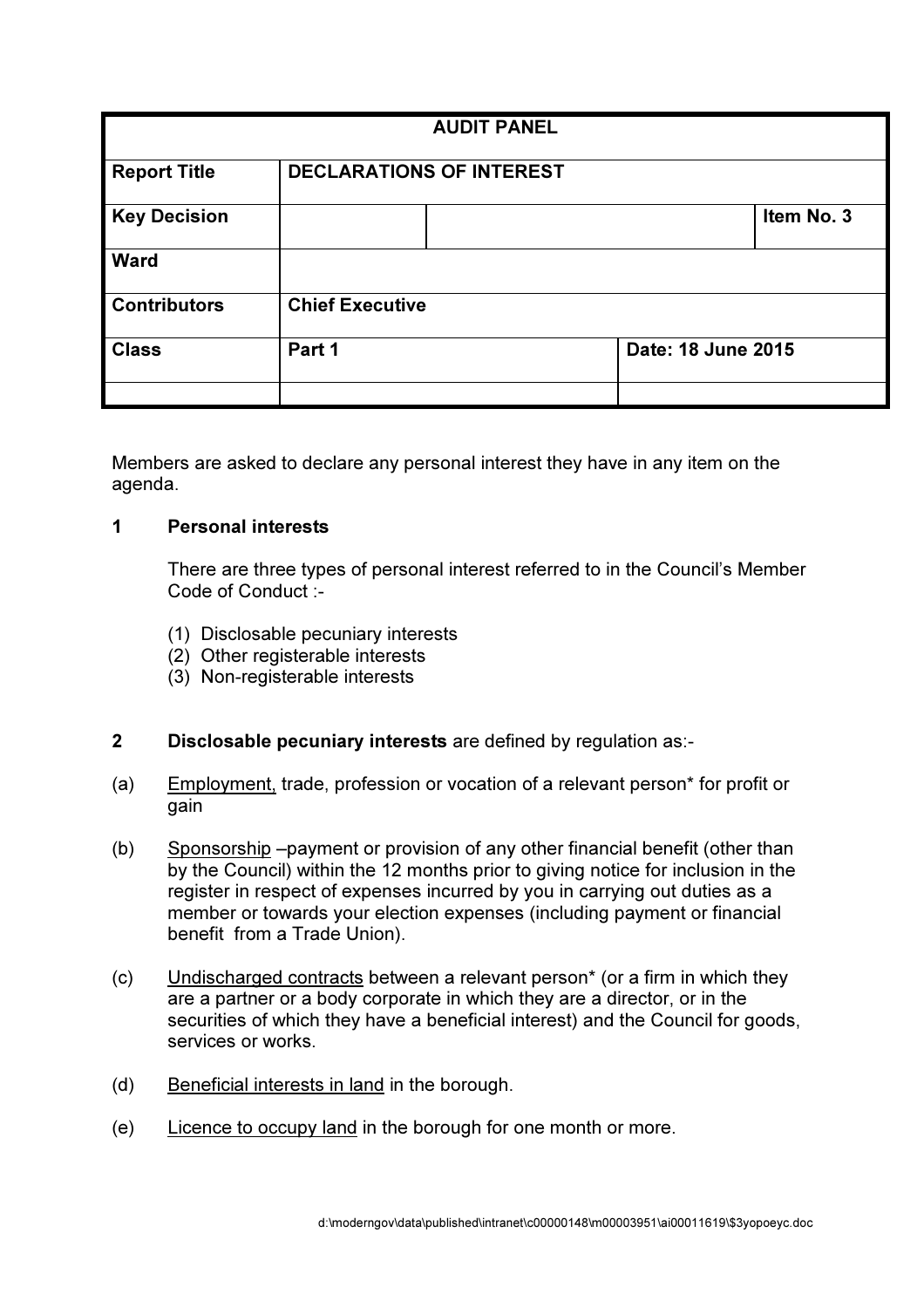- (f) Corporate tenancies any tenancy, where to the member's knowledge, the Council is landlord and the tenant is a firm in which the relevant person\* is a partner, a body corporate in which they are a director, or in the securities of which they have a beneficial interest.
- (g) Beneficial interest in securities of a body where:-
	- (a) that body to the member's knowledge has a place of business or land in the borough; and
	- (b) either
		- (i) the total nominal value of the securities exceeds £25,000 or 1/100 of the total issued share capital of that body; or

 (ii) if the share capital of that body is of more than one class, the total nominal value of the shares of any one class in which the relevant person\* has a beneficial interest exceeds 1/100 of the total issued share capital of that class.

\*A relevant person is the member, their spouse or civil partner, or a person with whom they live as spouse or civil partner.

## (3) Other registerable interests

The Lewisham Member Code of Conduct requires members also to register the following interests:-

- (a) Membership or position of control or management in a body to which you were appointed or nominated by the Council
- (b) Any body exercising functions of a public nature or directed to charitable purposes , or whose principal purposes include the influence of public opinion or policy, including any political party
- (c) Any person from whom you have received a gift or hospitality with an estimated value of at least £25

#### (4) Non registerable interests

Occasions may arise when a matter under consideration would or would be likely to affect the wellbeing of a member, their family, friend or close associate more than it would affect the wellbeing of those in the local area generally, but which is not required to be registered in the Register of Members' Interests (for example a matter concerning the closure of a school at which a Member's child attends).

## (5) Declaration and Impact of interest on member's participation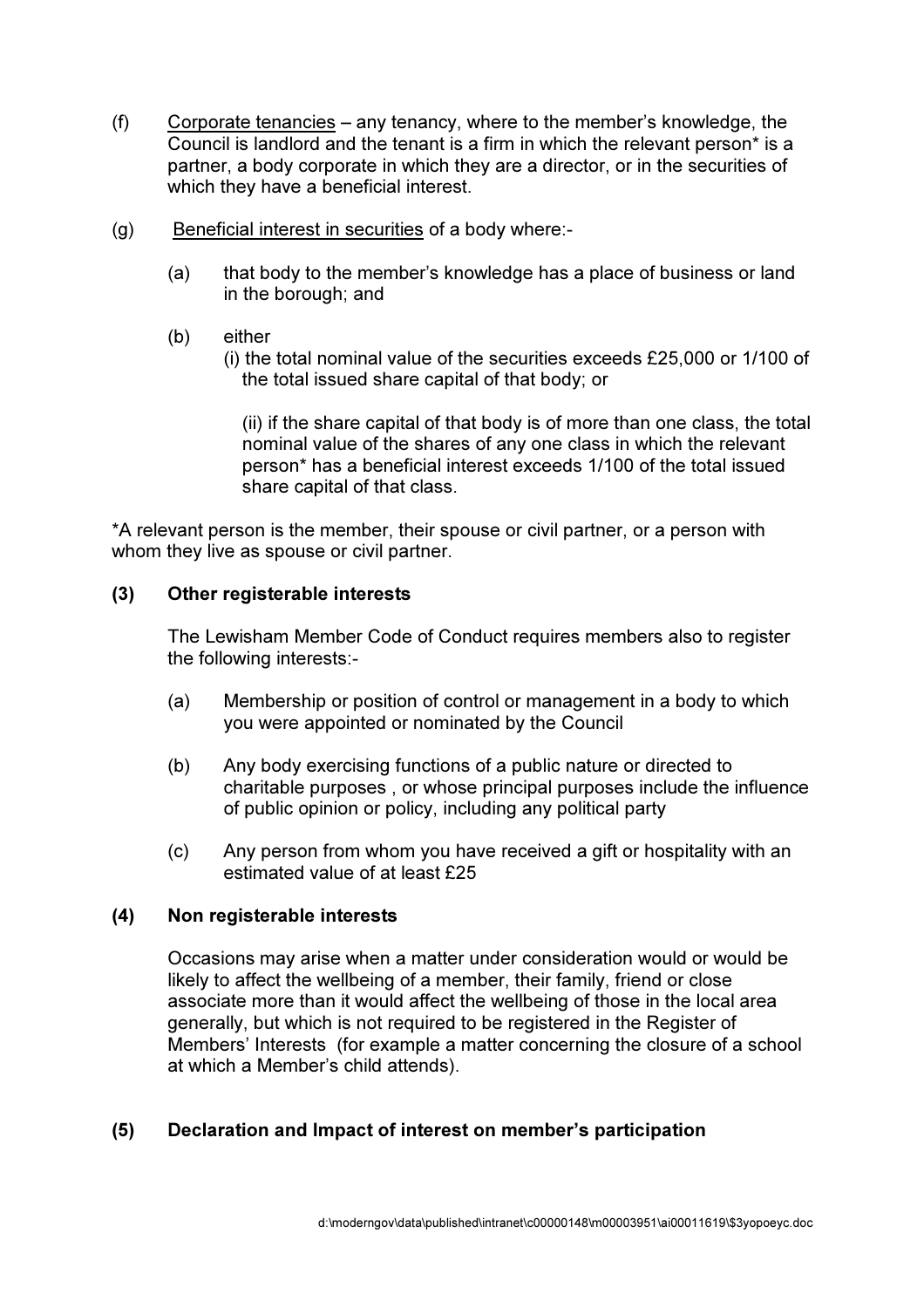- (a) Where a member has any registerable interest in a matter and they are present at a meeting at which that matter is to be discussed, they must declare the nature of the interest at the earliest opportunity and in any event before the matter is considered. The declaration will be recorded in the minutes of the meeting. If the matter is a disclosable pecuniary interest the member must take not part in consideration of the matter and withdraw from the room before it is considered. They must not seek improperly to influence the decision in any way. Failure to declare such an interest which has not already been entered in the Register of Members' Interests, or participation where such an interest exists, is liable to prosecution and on conviction carries a fine of up to £5000
- (b) Where a member has a registerable interest which falls short of a disclosable pecuniary interest they must still declare the nature of the interest to the meeting at the earliest opportunity and in any event before the matter is considered, but they may stay in the room, participate in consideration of the matter and vote on it unless paragraph (c) below applies.
- (c) Where a member has a registerable interest which falls short of a disclosable pecuniary interest, the member must consider whether a reasonable member of the public in possession of the facts would think that their interest is so significant that it would be likely to impair the member's judgement of the public interest. If so, the member must withdraw and take no part in consideration of the matter nor seek to influence the outcome improperly.
- (d) If a non-registerable interest arises which affects the wellbeing of a member, their, family, friend or close associate more than it would affect those in the local area generally, then the provisions relating to the declarations of interest and withdrawal apply as if it were a registerable interest.
- (e) Decisions relating to declarations of interests are for the member's personal judgement, though in cases of doubt they may wish to seek the advice of the Monitoring Officer.

## (6) Sensitive information

There are special provisions relating to sensitive interests. These are interests the disclosure of which would be likely to expose the member to risk of violence or intimidation where the Monitoring Officer has agreed that such interest need not be registered. Members with such an interest are referred to the Code and advised to seek advice from the Monitoring Officer in advance.

## (7) Exempt categories